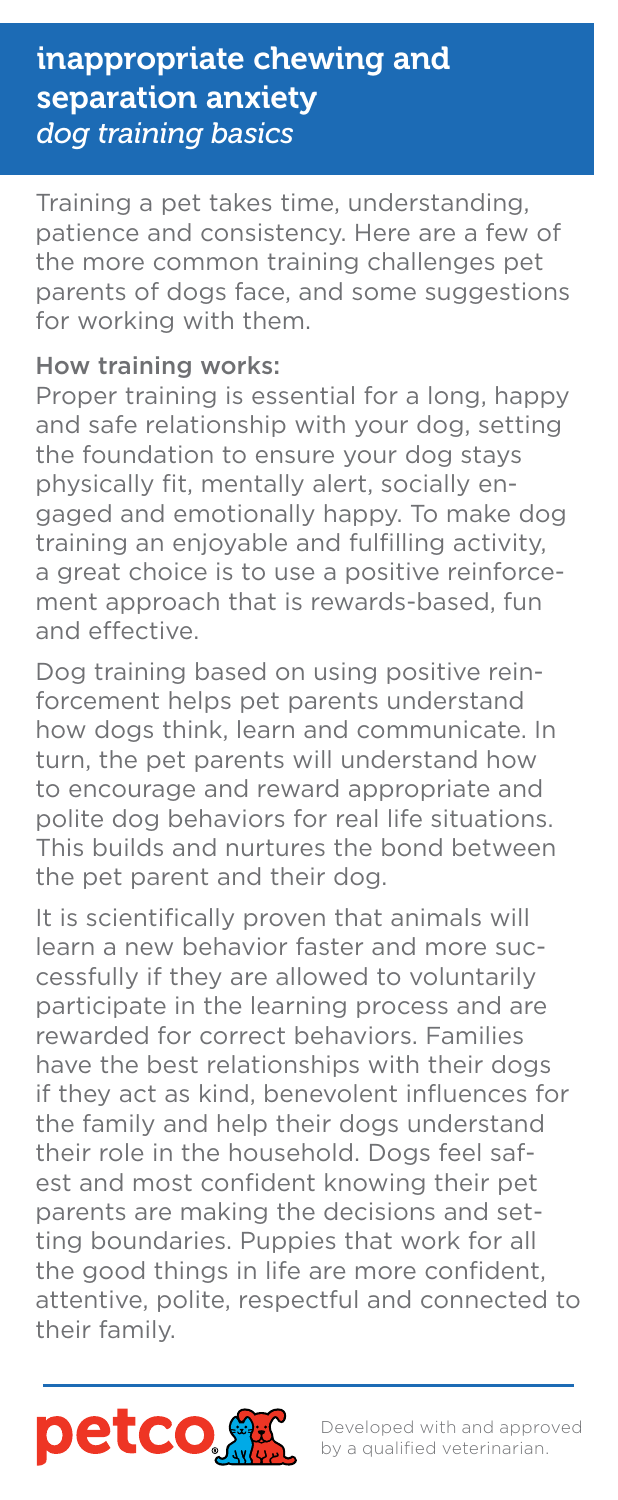## Inappropriate chewing:

Many dogs love to chew. It is as natural as barking or digging. Puppies, like young children, explore the world with their mouths. Dogs between six and 12 months old are getting their adult teeth and chew to relieve teething pain and itching gums. Adult dogs chew for a variety of reasons: boredom, loneliness or just because it's fun.

Teaching your dog to gnaw on appropriate items while preventing them from inflicting serious damage to your home can protect both your dog and your possessions.

When you catch your pooch in the act, take the item away. Teach them to bring things to you and reward them for that. If you yell and chase your dog it will become a game of keep-away. Give them something they're allowed to chew on instead. Praise your dog when they start to chew on the proper toy.

Your dog may chew out of anxiety while you are gone, and may unfortunately choose an inappropriate item, such as the couch. When you leave, crate your dog when you aren't able to supervise activity. Provide special chew treats that your dog is only allowed to enjoy while in the crate.

There is no point in punishing your dog once the damage is done. The damage may have been done hours ago, and your dog will have no idea what you are so upset about. Your dog will learn that when you come home you are mad, and they'll start cowering and looking guilty even when they haven't done anything wrong. Be sure your dog gets adequate exercise every day and plenty of time with you, even if it is just lying at your feet. Boredom, loneliness and excess energy often trigger destructive chewing. Keep a regular routine. Provide your dog with lots of acceptable chew toys. Try rotating out chew toys to keep interest high.

## Separation anxiety:

Does your dog hate to be left alone? Is your dog frantic to get to you when left outside? Are you unable to leave your dog alone in another room? Separation anxiety is an emotional disturbance where your dog is frantic when left alone, even for short periods of time.

Start to wean your dog from constant attention by limiting physical contact. Work with your dog so they have to earn your attention. Gradually teach your dog to sit happily across the room from you.

Teach your dog to relax alone by putting them in a room where they are comfortable and offering them a toy or puzzle to distract them from your leaving the room. Wait a short period of time and reenter the room with your dog for the first couple of minutes. You do not want to enter the room if your dog is whining or scratching at the door, so to be successful, start out with only a couple of minutes and shorten the length of time you are absent from the room if necessary.

Crate train your dog so they will be in a safe, confined place while you are gone. Your dog will feel safe and can relax. Start by teaching your dog to be in the crate when you are there, while you come and go from the room a number of times.

When you leave or come home, don't make a big fuss over your dog. Ignore your dog until they calm down, then a quiet hello and a brief pat will do. When you leave, just go... no good-bye or anything. Practice going through your getting-ready-to-leave routine without going anywhere. Pick up your keys, purse, jacket, etc., and ignore your dog. Walk to the door and then turn and come right back in, ignoring your dog. Soon those visual cues will not have meaning and your dog will not react to them.

Leave a TV or radio on so the house doesn't seem so empty. Classical music can help, too. Dog training classes will also improve your dog's confidence. If all else fails, work with a behaviorist and ask your veterinarian for recommendations.

Give the solutions presented here plenty of time to work. It takes several weeks for a dog to learn a new behavior pattern and make it a habit. A few weeks invested in training will